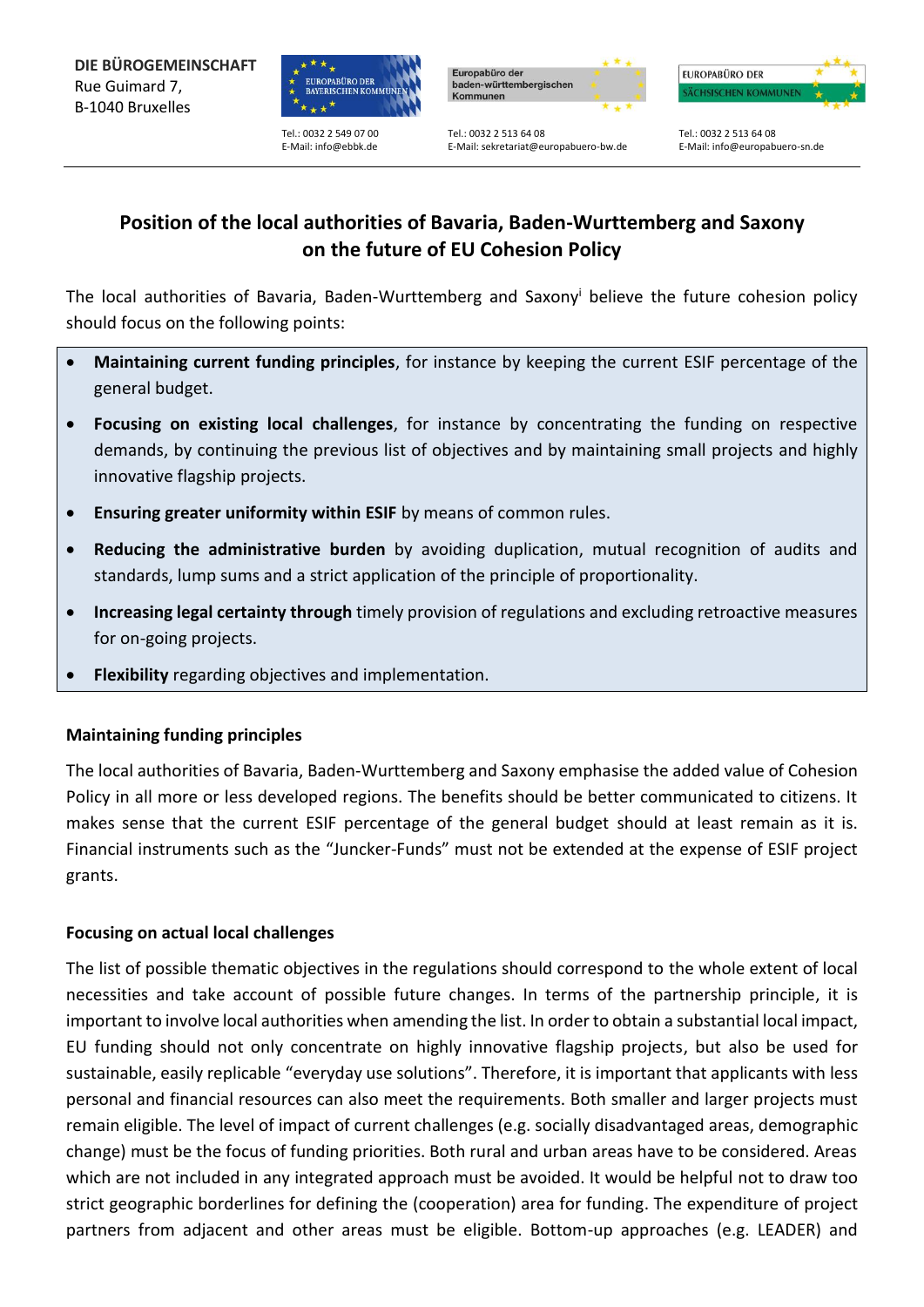decentralized fund-management should definitely be maintained in order to ensure use of funds is adjusted to local needs. The European Territorial Cooperation (Interreg) has to be enhanced.

### **Ensuring greater uniformity within the ESIF**

The standardisation of ESIF procedural rules for project applications, implementation and controls should be further continued in order to simplify handling, coordination and combination in the multi-fund approach. The application process should be two-staged if this helps promote simplification and reduces extensive examination periods, as well as the efforts of project proposals which do not have a reasonable chance of being successful. Furthermore, there is a need for better coherence between the ESIF and other funding programmes (e. g. AMIF, Horizon 2020, Life).

## **Reducing the administrative burden**

We ask for the elimination of doublings and conflicts between national law and EU-law (in terms of implementation and controls), as well as the mutual recognition of audits (possibly objective differentiation as to the capacity of audit authority) to achieve a good balance between necessary regulation and review on the one hand and practicability on the other hand. Furthermore, we aim at a rigorous removal of gold-plating and clear rules on lump sums without complicated calculation methods or maximum values.

Control and reporting obligations could be orientated even more on the principle of proportionality: if the co-funding rate (own contributions) is high or the amount of funding low, then controls should be reduced respectively. A possible solution would be the introduction of thresholds.

The local authorities of Bavaria, Baden-Wurttemberg and Saxony appreciate the simplification efforts undertaken in the proposal for a Regulation on the financial rules applicable to the general budget of the Union [COM (2016) 605 final]. In particular, we welcome the definition of new lump sums for ERDF and ESF to be used without further calculation, the implementation of common rules regarding the combination of different measures and the proposed principle of mutual recognition of audits, evaluations or approvals.

### **Increasing legal certainty**

All ESIF regulations should be adopted by mid-2019 to enable an authorisation of the cooperation programmes and the preparation of guidelines before the start of the upcoming funding period. A certain degree of continuity in using already functioning processes between relevant authorities or integrated territories would be necessary to ensure a quick start of the new period.

Should there be any uncertainty in the interpretation of regulations, it must be eliminated at an early stage. However, when it comes to amendments of regulations and court decisions, retroactive effects on ongoing projects must be avoided. Also, delegated legal acts or guidelines should not limit retrospectively the leeway foreseen in the regulations. We would also appreciate a consolidated, periodically updated programme guide for the respective countries providing all important information concerning project implementation, including state aid issues.